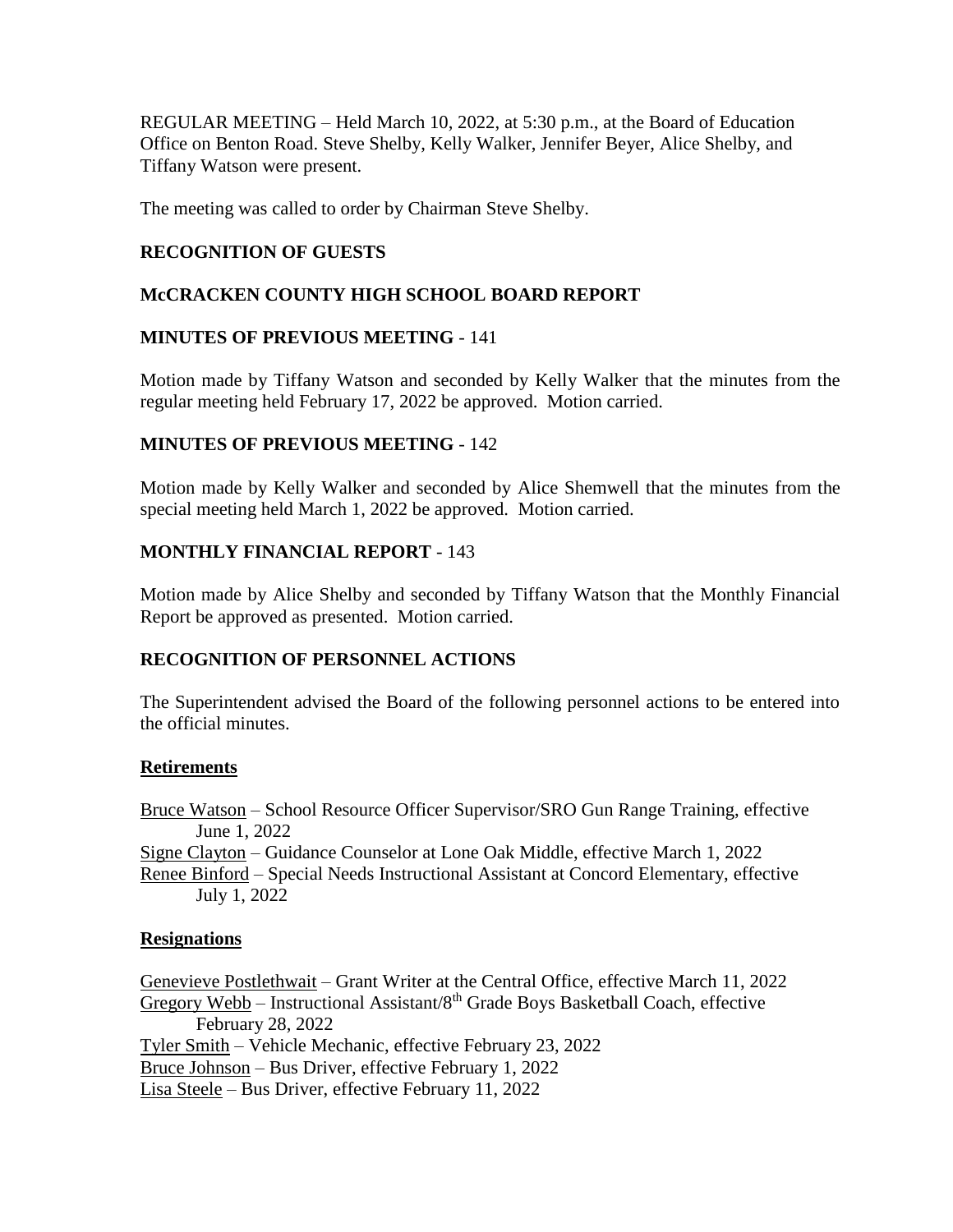## **Resignations cont'd**

Amy Thorning – Bus Driver, effective March 4, 2022

- Rita Neeble Food Service Assistant at Lone Oak Elementary, effective February 17, 2022
- Susan Bostrom  $-7<sup>th</sup>/8<sup>th</sup>$  Grade Cheerleading Sponsor at Heath Middle, effective at the end of the 2021-2022 school year
- Amy Smiley Districtwide Contact Tracer, effective February 11, 2022
- Emily Carter 21<sup>st</sup> CCLC Student Worker at Reidland Elementary, effective February 16, 2022

# **Transfers**

- Percella Cox From Food Service Assistant (6 hrs/day) at Reidland Elementary to Food Service Assistant (6.5 hrs/day) at Reidland Elementary, effective February 11, 2022
- Deborah Tabor From Bus Monitor to Floating Food Service Assistant, effective February 11, 2022

## **Appointments**

- Kelsi Sandefur Instructional Assistant at Reidland Intermediate, effective February 15, 2022 at a salary commensurate with the instructional assistant salary schedule
- Rookland Ellington EBD/SSE Special Needs Instructional Assistant at Lone Oak Elementary, effective February 23, 2022 at a salary commensurate with the instructional assistant salary schedule
- Ashley Cope Food Service Assistant at Reidland Elementary, effective February 17, 2022 at a salary commensurate with the food service assistant salary schedule
- Leslie Ravens Bus Driver, effective February 10, 2022 at a salary commensurate with the bus driver salary schedule
- Mike Ferguson Bus Driver, effective February 15, 2022 at a salary commensurate with the bus driver salary schedule
- Richelle Corrie Custodian at Lone Oak Elementary, effective February 23, 2022 at a salary commensurate with the custodian salary schedule
- Anna McManus Districtwide Floating Custodian, effective February 22, 2022 at a salary commensurate with the custodian salary schedule
- 21<sup>st</sup> CCLC Instructional Assistant Donette Faugno (Hendron Lone Oak Elementary)
- 21<sup>st</sup> CCLC Certified Tutors Lauren Michaels (Hendron Lone Oak Elementary); Shari Darnell (Reidland Elementary)
- 21<sup>st</sup> CCLC After-School Student Worker Emily Carter (Heath Elementary)

Substitute Instructional Assistant – Toni Pender

Substitute Bus Driver – James Stenberg

- Substitute Custodians Adrena Wooley, James Johnson
- Substitute Teachers Conner Howard, Elizabeth Wilson, Brianna Brown, Heather Peck, Kaitlyn Thompson, Micah Greene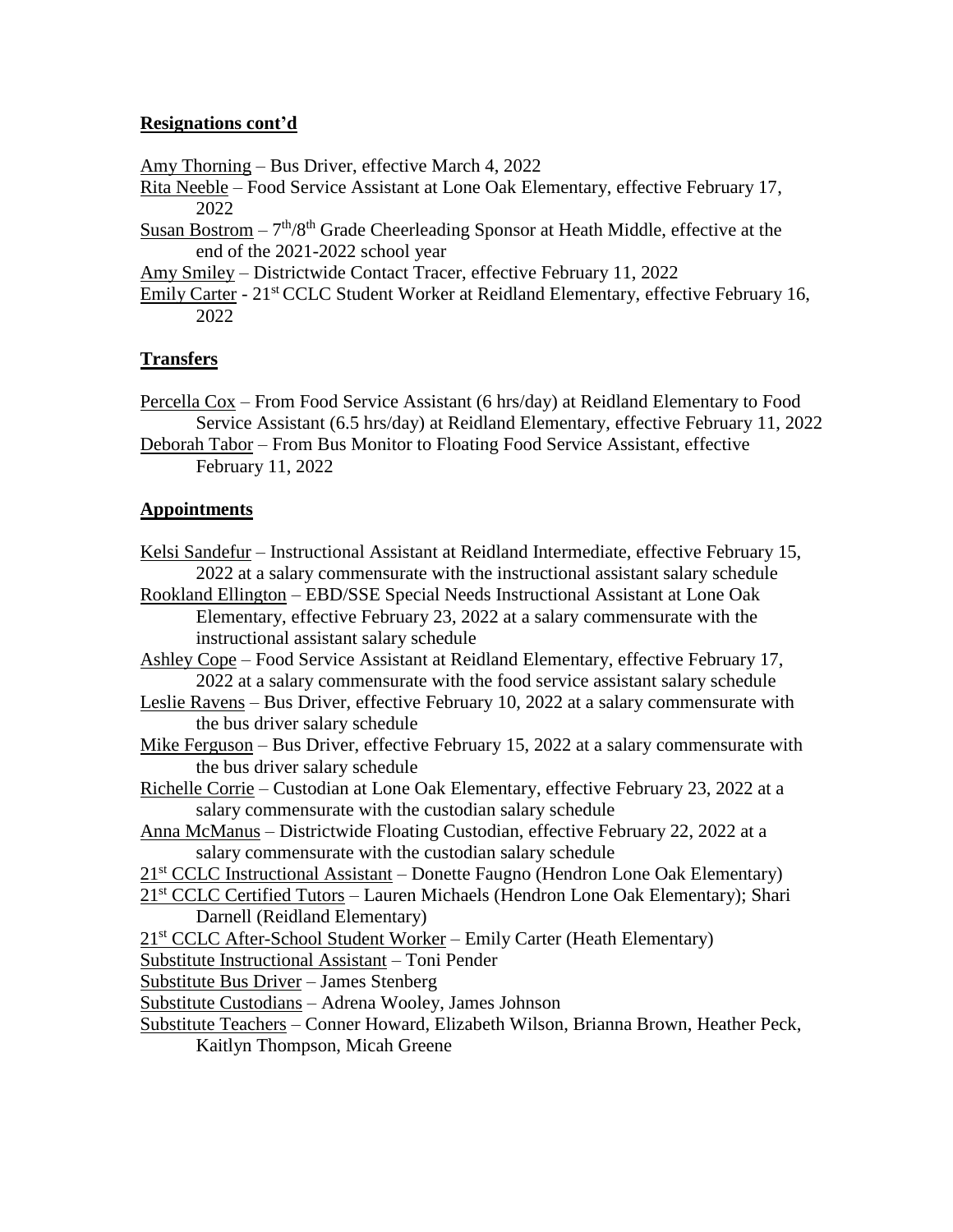#### **SUPERINTENDENT REPORT**

The Superintendent presented a report on district activities.

#### **BOARD OF EDUCATION REPORT**

Mr. Shelby welcomed Jennifer Beyer to the Board.

ITEM TABLED – Approval of the Agreement with GreatAmerica Leasing Corporation/FP Mailing Solutions/Tri-State Mailing Systems, Inc. - 144

Motion made by Kelly Walker and seconded by Tiffany Watson to table the above item. Motion carried.

#### **CONSENT AGENDA** - 145

Motion made by Alice Shemwell and seconded by Kelly Walker that items listed on the Consent Agenda, with the exception of Item #4 referenced above, be approved. Motion carried.

Approval of the Submission of Dollar General Summer Reading Grant Applications on behalf of Eligible Schools

Approved the submission of Dollar General Summer Reading grants.

Approval of the Submission of Gro More Good Garden Grants on behalf of Eligible Schools

Approved the submission of Gro More Good garden grants.

Approval of the Submission of Whole Kids Garden Grants on behalf of Lone Oak Elementary School and Reidland Intermediate/Reidland Middle Schools

Approved the submission of Whole Kids garden grants.

Energy Savings Credit

Approved the energy savings credits for the Lone Oak Middle School design team, as presented.

#### Request for Permission to Bid Services and Supplies

Approved granting permission to bid the services and supplies, as presented, for the 2022- 2023 school year.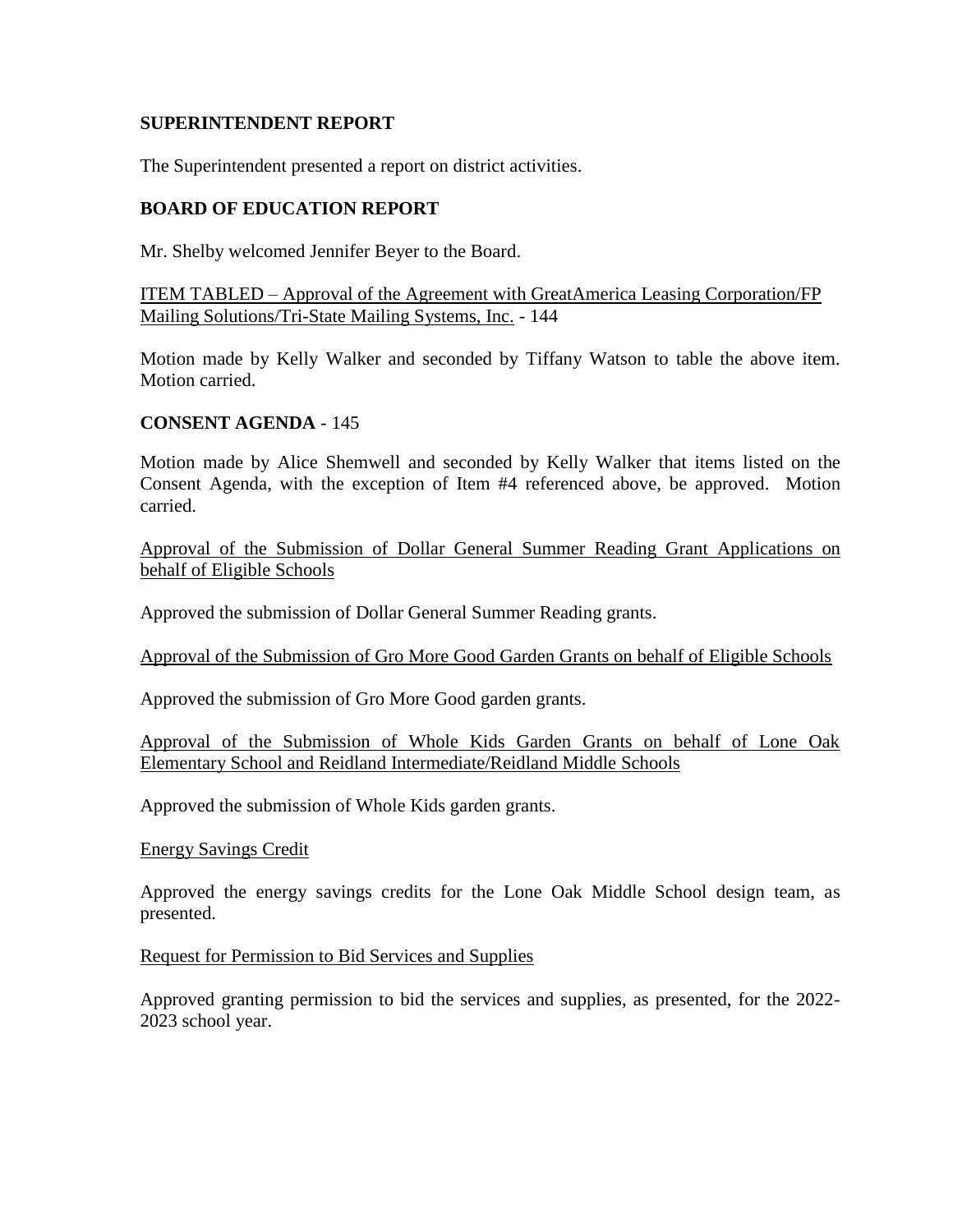### Substitute Teachers with Emergency Certification and Adjunct Teachers

Approved allowing the use of substitute teachers with emergency certification and adjunct teachers during the 2022-2023 school year.

### Contract between McCracken County High School and Anchor Transportation

Approved the contract with Anchor Transportation and McCracken County High School for a one-day trip to St. Louis, Missouri.

#### Contract between McCracken County High School and Anchor Transportation

Approved the contract with Anchor Transportation and McCracken County High School for a four-day trip to Chicago, Illinois.

## State Licensed Child Care Grant Provision

Approved complying with the state licensed child care grant provision, as presented.

## Request for Use of School Property

Approved the requests for use of school property, as presented.

#### McCracken County High School Athletic Contest(s) Contracts

Approved the contracts for various athletic events on behalf of McCracken County High School, as presented.

#### Superintendent and Treasurer Financial Report

Reported on the monthly expenses from the Superintendent's and Treasurer's budgets.

#### Educational Field Trips

Approved the educational field trips as listed.

| <b>SCHOOL</b> | <b>ORGANIZATION</b>      | <b>DESTINATION</b>                    | <b>DATES</b>  |
|---------------|--------------------------|---------------------------------------|---------------|
|               |                          |                                       |               |
| <b>MCHS</b>   | Archery                  | Louisville, KY                        | 3/12          |
| <b>MCHS</b>   | <b>Boys Basketball</b>   | Lexington, KY                         | $3/15 - 3/20$ |
| <b>MCHS</b>   | All Girl Cheer           | Lexington, KY                         | $3/17 - 3/19$ |
| <b>LOMS</b>   | Academic Team            | Louisville, KY                        | $3/18 - 3/21$ |
| <b>MCHS</b>   | <b>Tech Student Assn</b> | Leeds, AL                             | $3/24 - 3/25$ |
| <b>MCHS</b>   | Mustang Media Club       | Bowling Green, KY                     | 3/25          |
| <b>MCHS</b>   | <b>Varsity Baseball</b>  | O'Fallon, IL                          | $3/25 - 3/26$ |
| <b>MCHS</b>   | Freshman Baseball        | Bartlett/St. George, TN $3/25 - 3/26$ |               |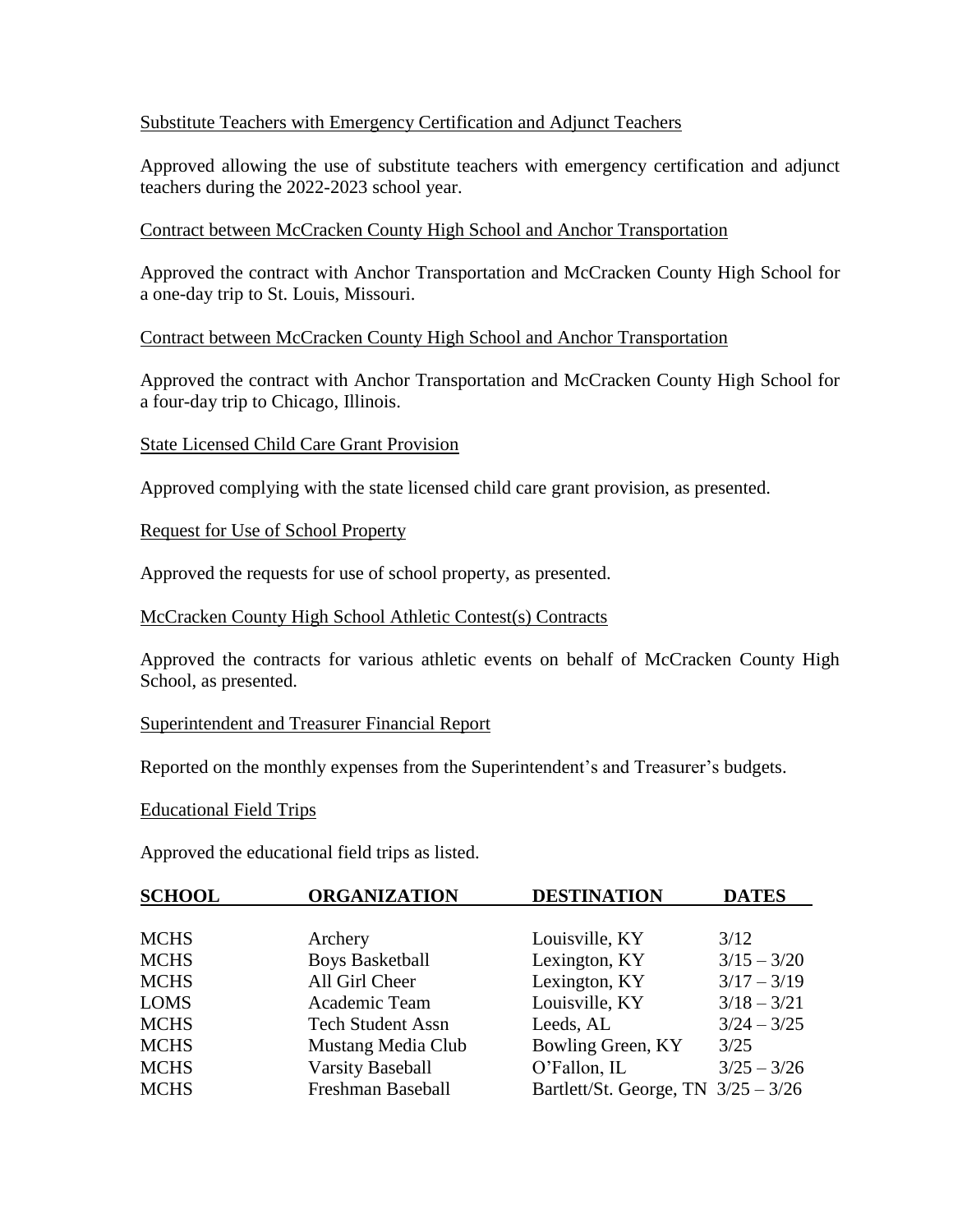### **Educational Field Trips cont'd**

| <b>MCHS</b> | <b>JV</b> Baseball         | Memphis, TN      | $3/25 - 3/26$ |
|-------------|----------------------------|------------------|---------------|
| <b>MCHS</b> | <b>HOSA</b>                | Chesterfield, MO | 3/28          |
| <b>MCHS</b> | <b>PLTW Biomed Science</b> | Chesterfield, MO | 3/31          |
|             | <b>MI</b> Class            |                  |               |
| <b>MCHS</b> | Freshman Baseball          | Louisville, KY   | $4/5 - 4/7$   |
| <b>MCHS</b> | <b>JV</b> Baseball         | Memphis, TN      | $4/7 - 4/8$   |
| <b>MCHS</b> | <b>Varsity Baseball</b>    | Memphis, TN      | $4/7 - 4/9$   |
| <b>MCHS</b> | <b>Varsity Baseball</b>    | Mr. Juliet, TN   | $4/15 - 4/16$ |
| <b>MCHS</b> | <b>PLTW Biomed Science</b> | Chicago, IL      | $4/20 - 4/23$ |
|             | <b>BI</b> Class            |                  |               |
| <b>MCHS</b> | Freshman Baseball          | Lexington, KY    | $4/22 - 4/23$ |
| <b>MCHS</b> | <b>JV</b> Baseball         | Lexington, KY    | $4/29 - 4/30$ |
| <b>MCHS</b> | <b>Varsity Baseball</b>    | Louisville, KY   | $5/13 - 5/14$ |
| <b>MCHS</b> | Tennis                     | Lexington, KY    | $5/30 - 6/2$  |

## **PRIOR APPROVAL**

| <b>SCHOOL</b> | <b>ORGANIZATION</b>        | <b>DESTINATION</b> | <b>DATES</b>  |
|---------------|----------------------------|--------------------|---------------|
|               |                            |                    |               |
| <b>MCHS</b>   | Wrestling                  | Cynthiana, KY      | $2/20 - 2/21$ |
| <b>MCHS</b>   | Wrestling                  | Winchester, KY     | $2/24 - 2/26$ |
| <b>MCHS</b>   | <b>JV/Varsity Baseball</b> | Dyersburg, TN      | $*3/3$        |
| <b>MCHS</b>   | <b>VG Basketball</b>       | Lexington, KY      | $3/8 - 3/13$  |
| <b>MCHS</b>   | All Girl Cheer             | Lexington, KY      | $3/9 - 3/12$  |

**\*** Date was originally approved for 3/5/22. Due to Boys' Regional Basketball Tournament, the date was changed to 3/3/22

#### Leave of Absence

Approved the following leaves of absence:

#### **Leave of Absence**

- Sydney Jenkins maternity leave of absence, effective May 17, 2022 and extending through the end of the 2021-2022 school year
- Bonnie Carrico extension of medical leave of absence, effective February 21, 2022 and extending through June 1, 2022
- Shannon Cope medical leave of absence, effective January 31, 2022 and extending through February 4, 2022
- Rhonda Dukes medical leave of absence, effective January 28, 2022 and extending through March 4, 2022
- Gena Karnes medical leave of absence, effective February 7 18, 2022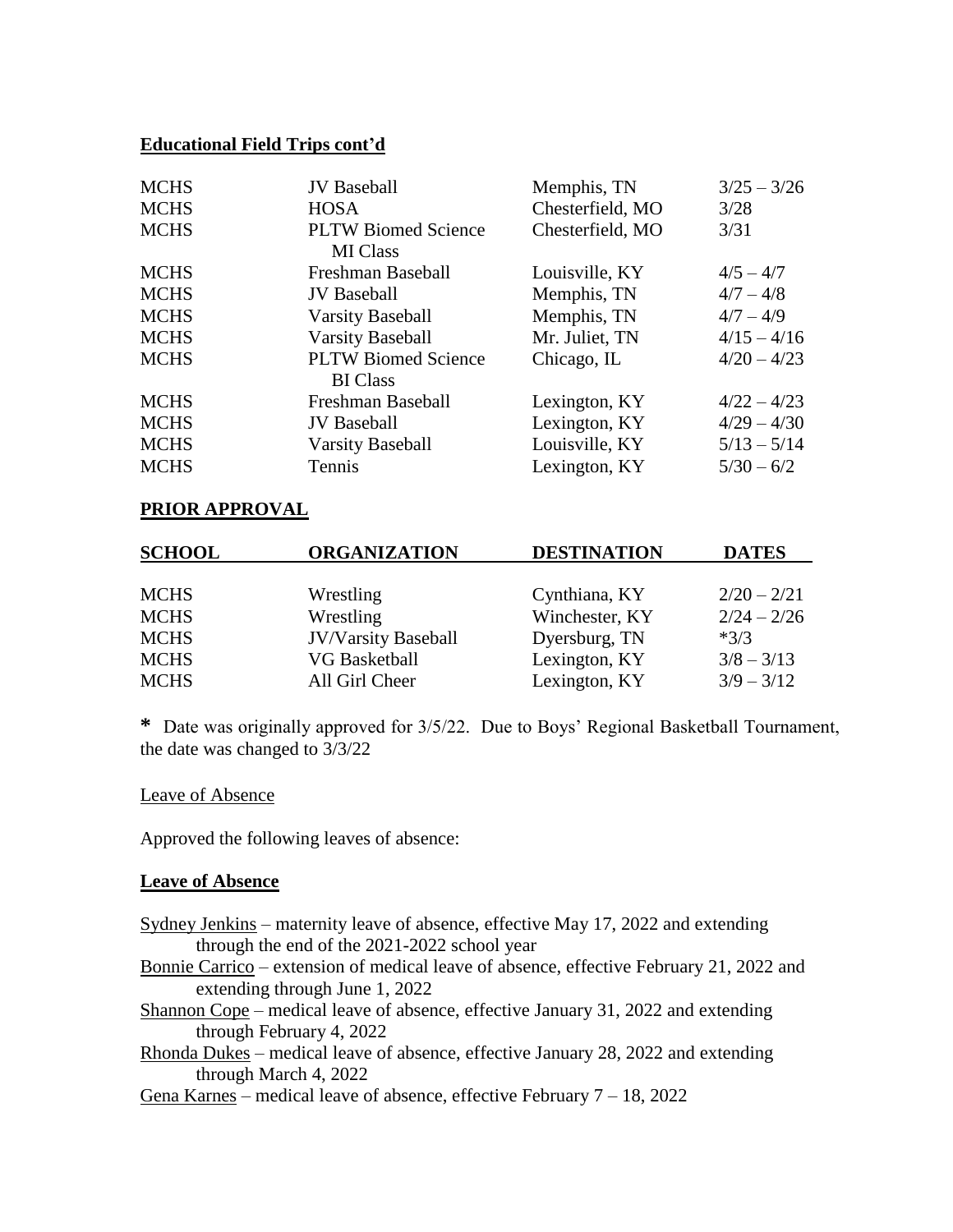## **Leave of Absence cont'd**

- Halle Thompson maternity leave of absence, effective April 10, 2022 and extending through July 1, 2022
- Jessica Richards maternity leave of absence, effective June 30, 2022 and extending through September 30, 2022
- Morgan McCarnan maternity leave of absence, effective July 20, 2022 and extending through September 7, 2022
- Yvette Lee medical leave of absence, effective January 12, 2022 and extending through February 14, 2022
- Lana Borden medical leave of absence, effective February 15, 2022 and extending for a period of two-three months
- Christina Hicks leave of absence, effective February 2, 2022 and February  $8 11$ , 2022
- Lisa Steele medical leave of absence, effective August 19, 2021 and extending through February 11, 2022
- Sherri Doom medical leave of absence, effective December 7, 2021 and extending through January 17, 2022
- Nicole Sutton leave of absence, effective February 14, 2022 and extending through February 18, 2022
- Sami Owens medical leave of absence, effective February 21, 2022 and extending for a period of two – six weeks

Angela Harding – extension of medical leave of absence, effective through April 1, 2022

# **McCRACKEN COUNTY HIGH SCHOOL GRADUATION DATE – 2022** - 146

Motion made by Tiffany Watson and seconded by Jennifer Beyer to approve Friday, May 27, 2022 at 7:30 p.m. as the high school graduation date. Motion carried.

## **REQUEST FOR AUTHORIZATION TO REVIEW BIDS AND APPROVE SUCCESSFUL BIDDER FOR HEATH MIDDLE SCHOOL GYMNASIUM HVAC** - 147

Motion made by Kelly Walker and seconded by Tiffany Watson to approve Jett's HVAC as the successful bidder for the Heath Middle School gymnasium HVAC project. Motion carried.

### **REQUEST FOR AUTHORIZATION TO REVIEW BIDS AND APPROVE SUCCESSFUL BIDDER FOR HEATH MIDDLE SCHOOL AUDITORIUM HVAC** - 148

Motion made by Alice Shemwell and seconded by Kelley Walker to approve Penn & Sons as the successful bidder for the Heath Middle School auditorium HVAC project. Motion carried.